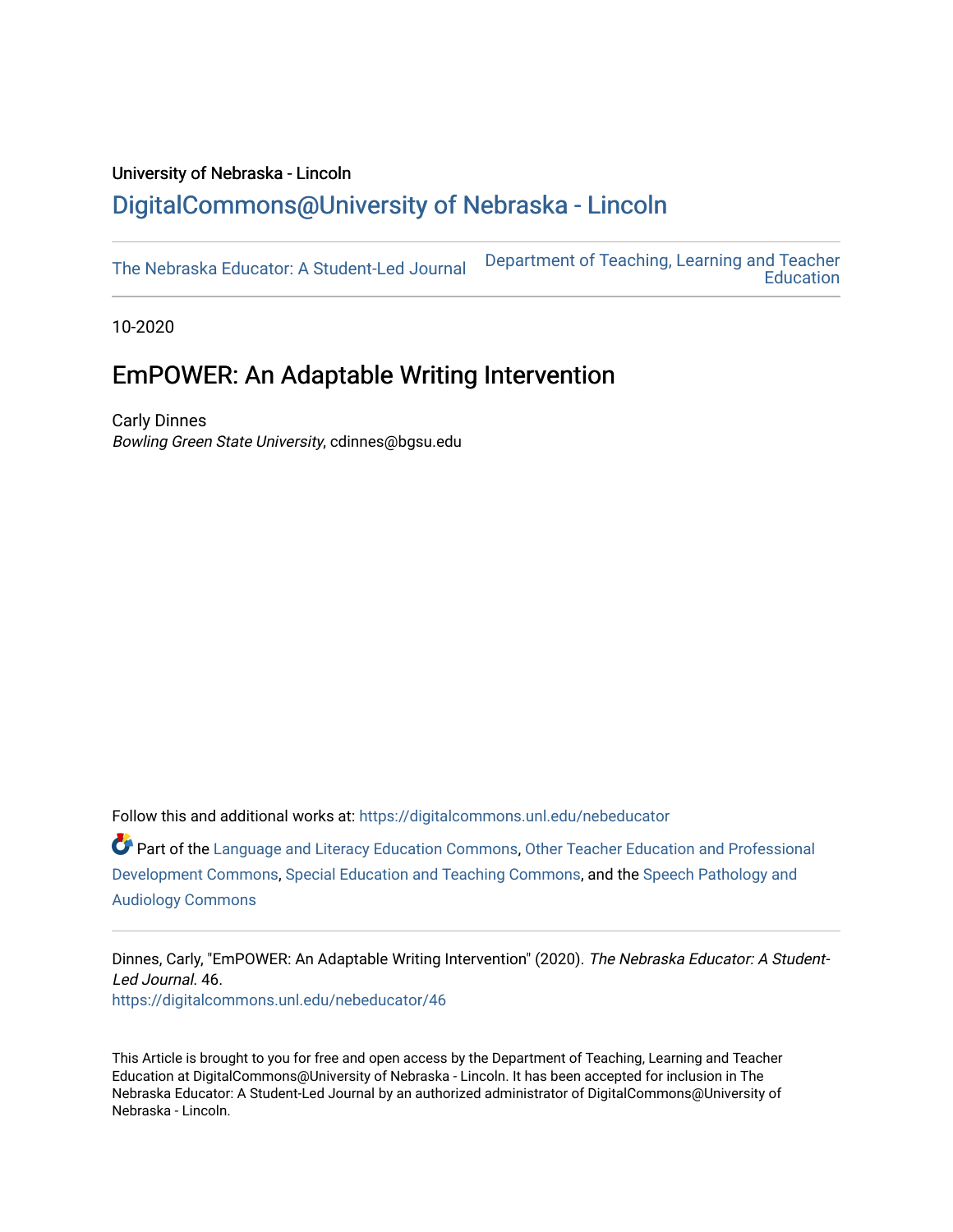# **EmPOWER: An Adaptable Writing Intervention**

Carly Dinnes

Department of Teaching, Learning, and Teacher Education

University of Nebraska-Lincoln

#### **Abstract**

EmPOWER is a six-stage writing intervention designed by speech-language pathologists to improve the expository writings of school-aged children with language learning and executive function disabilities. The intervention uses scaffolded instruction to transform struggling students into independent and self-regulating writers by training the students to use a variety of supports (e.g., graphic organizers, checklists) and strategies (e.g., referring back to the writing prompt) throughout the writing process. Many key features of the EmPOWER approach to writing instruction directly support components described in cognitive models of writing, which indicates that EmPOWER is a theory-guided writing intervention that may benefit a wide range of individuals beyond just school-aged children. Thus, this analysis provides an overview of the EmPOWER approach, compares the intervention's key features to the most recent conceptualization of the cognitive mechanisms involved in the writing process, and provides a discussion for adapting EmPOWER to a specific population (i.e., people with aphasia).

*Keywords***:** writing, intervention, instruction, theory, aphasia

doi: 10.32873/unl.dc.ne001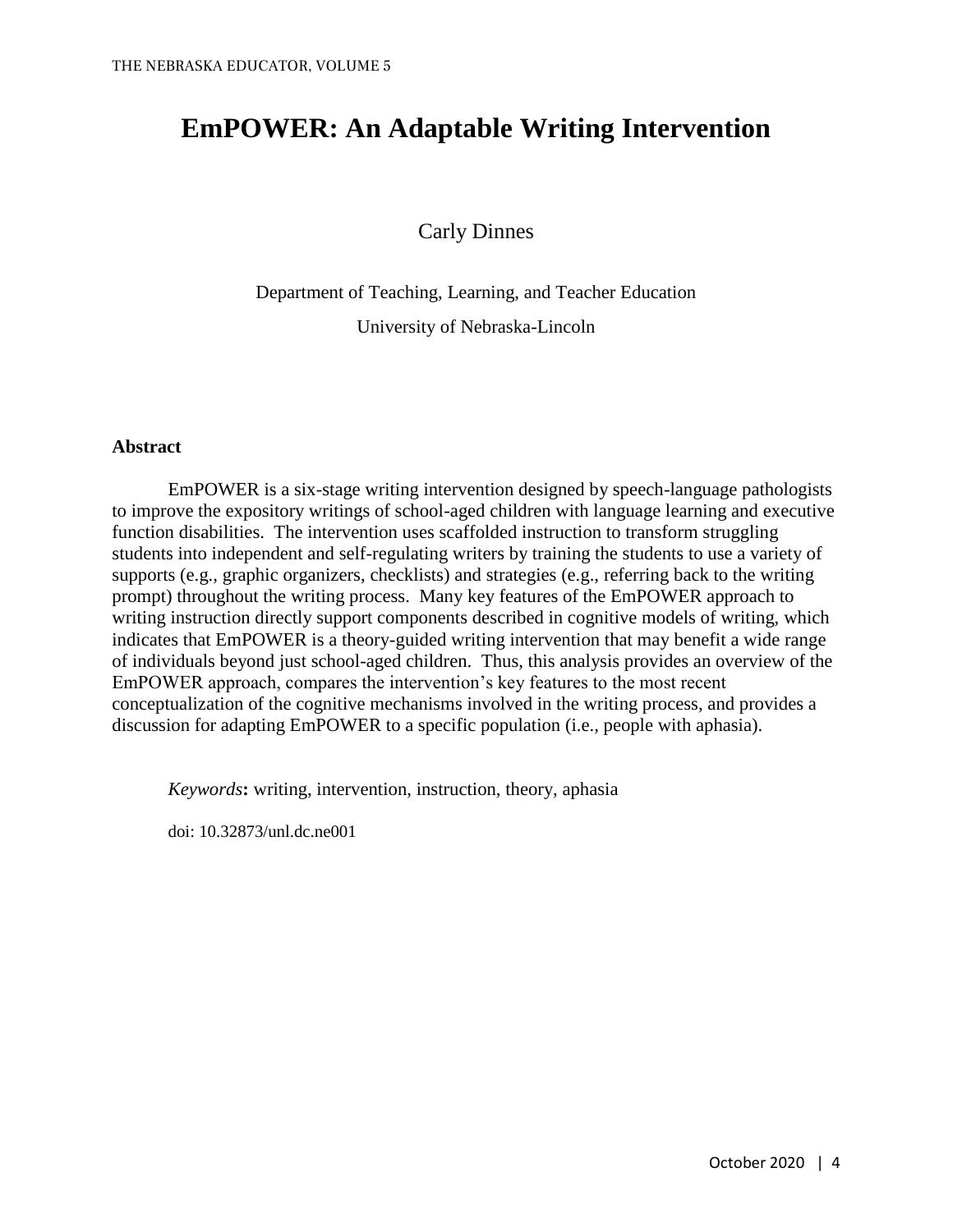Writing is a complex form of communication that requires the recruitment and coordination of multiple skills to effectively convey a meaningful and concise message. Multiple cognitive skills (e.g., recalling relevant information, organizing the information into a meaningful sequence, and evaluating the quality of the message generated) must be employed in tandem with multiple linguistic skills (e.g., retrieving specific words from an internal lexicon to form a message, applying syntactic knowledge to guide message composition, and reading the message in order to identify errors and ambiguities) throughout the writing process to ensure effective communication between writer and reader. The inherent complexity of this method of communication makes writing a difficult skill to master and susceptible to the effects of cognitive and linguistic impairments resulting from developmental or acquired disorders.

Researchers in the fields of education, special education, and speech-language pathology have explored various ways of providing effective writing instruction and intervention for students with and without impairments. Several researchers specifically in the fields of special education and education have developed writing models that detail just how the writing process works with the goal of informing instructional and intervention practices (for examples of writing models, see Graham, 2018; Hayes & Flower, 1980; Kellogg, 1996; Scardamalia & Bereiter, 1987; and Zimmerman & Risemberg, 1997). In addition to theoretical models of the writing process, the writing literature contains multiple experimental research studies that have led to the development of a variety of recommendations for scaffolding writing development such as providing students with models of writing to review, more opportunities to write, and the option to write either by hand or using a computer (Graham & Perin, 2007a, 2007b; Graham, Harris, & Chambers, 2016; Graham, Harris, & Santangelo, 2015; Mason & Graham, 2008; National Commission on Writing, 2003; National Commission on Writing, 2006; Rogers &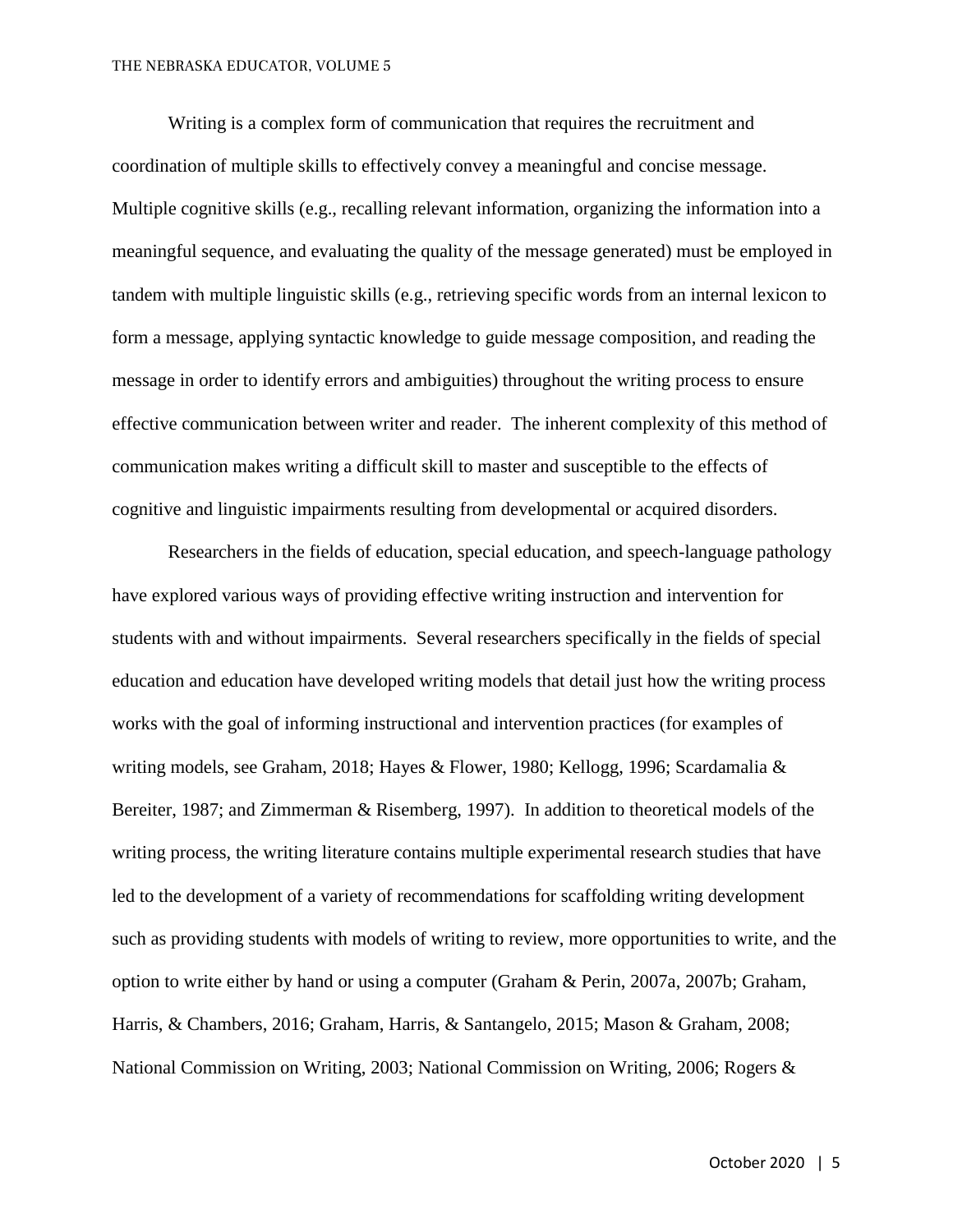Graham, 2008). Also included in the literature is a wide variety of specific educational and intervention strategies that detail more structured approaches to developing and supporting students' written expression (e.g., Self-Regulated Strategy Development, EmPOWER; Harris, Graham, & Mason, 2003; Bashir & Singer, 2006; Singer & Bashir, 2004).

Significantly less literature is available on adult writing. This is a problem for professionals working with adults who have acquired writing difficulties as a result of injuries such as cerebrovascular accident (CVA; i.e., stroke) or traumatic brain injury (TBI). Recent studies identified writing challenges after TBI as having a negative impact on engagement in writing for academic (e.g., report writing, note taking), vocational (e.g., work documentation), social (e.g., email, text messaging), and personal (e.g., journaling, reminder notes) purposes (Dinnes & Hux, 2018; Dinnes, Hux, Holmen, Martens, & Smith, 2018; Ledbetter, Sohlberg, Fickas, Horney, & McIntosh, 2017). This pervasive interference is more pronounced for people with aphasia.

Aphasia is a language disorder frequently caused by CVA and is the source of persistent difficulty with expressive language—such as speaking or writing—as well as comprehending written and spoken information. Much of the current literature on adult writing interventions focuses on people with aphasia; however, these studies investigate the effectiveness of interventions to improve the generation of single words or simple sentences for people struggling with severe writing impairments. Thus, scant research is currently available to provide intervention recommendations for people with less severe acquired writing difficulties.

The scarcity of writing intervention literature for adults struggling with effective written communication necessitates the reference and adaptation of writing instruction and intervention recommendations developed for use with school-age children. Ideally, writing models should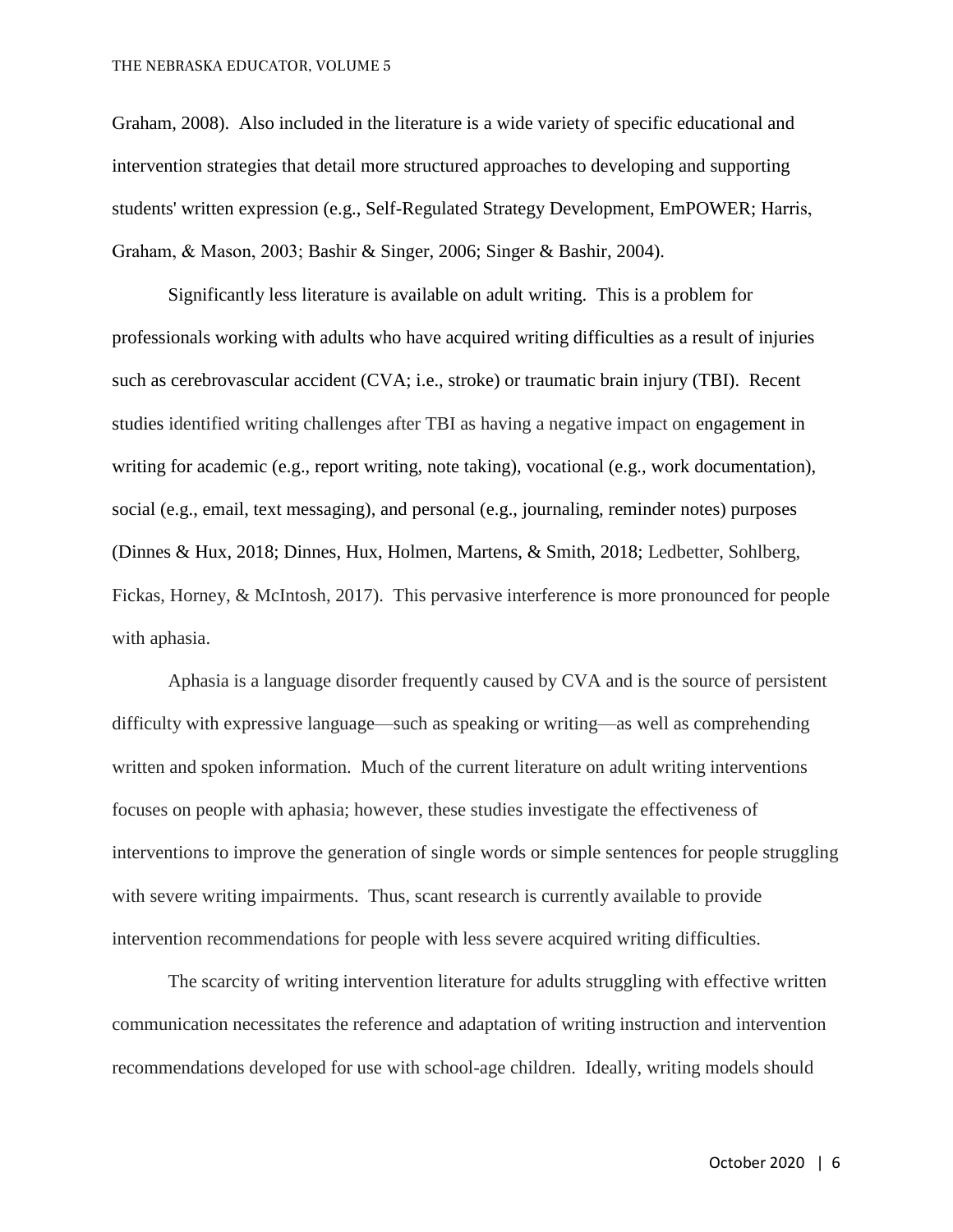guide both the development and adaptation of writing interventions in order to maximize the efficacy and potency of the intervention by ensuring that multiple, if not all, aspects of the process are directly targeted by the intervention; however, not all researchers and clinicians consider referencing models when developing interventions. Thus, the purpose of this analysis is to (a) examine EmPOWER, a structured approach to writing intervention, (b) compare EmPOWER to a new writing model to identify areas of the writing process that are and are not directly targeted by EmPOWER, and (c) provide a discussion on how EmPOWER can be adapted through modifications and supplementations to become an effective writing intervention for people with aphasia.

#### **EmPOWER**

EmPOWER is an intervention that treats writing as a problem-solving task and, thus, specifically targets the various language and executive function skills that underlie the writing process (Bashir & Singer, 2006; Singer & Bashir, 2004). This strategy is an adaptation and expansion of the POWER strategy (Englert et al., 1988), which prompted students with learning disabilities to Plan, Organize, Write, Edit, and Revise. EmPOWER, however, was specifically designed to support students with language and executive function difficulties (Bashir & Singer, 2006; Singer & Bashir, 2004). As such, EmPOWER is a self-regulation approach that teaches writers to employ strategies to assist in the identification and achievement of writing goals using six steps: Evaluate, make a Plan, Organize, Work, Evaluate, and Re-work (Bashir & Singer, 2006; Singer & Bashir, 2004). This approach is implemented as a form of scaffolded instruction in which less support is provided as students begin mastering the various components of the strategy (Bashir & Singer, 2006; Singer & Bashir, 2004). Given sufficient time and practice, students will be able to independently use the EmPOWER approach to support their writing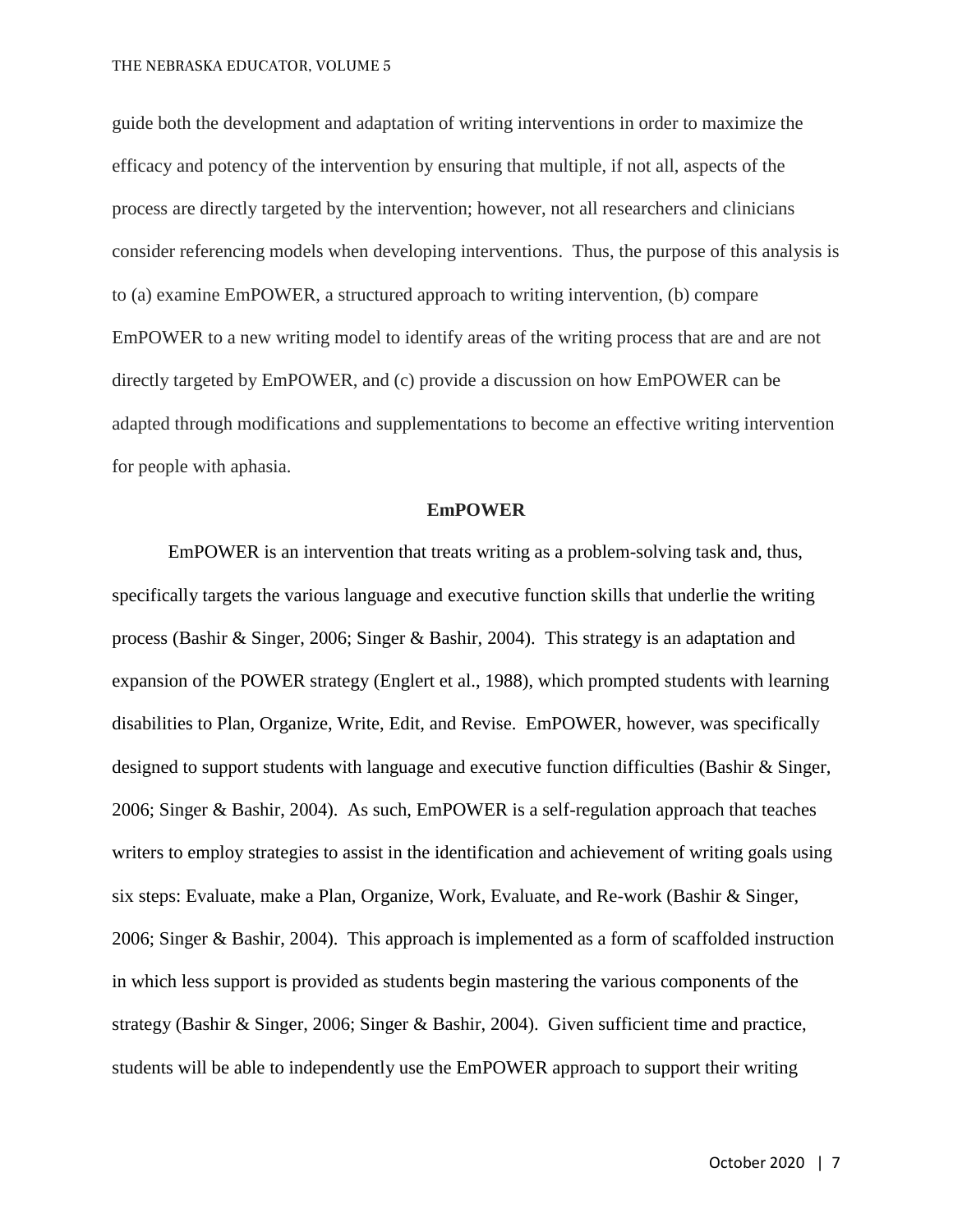(Bashir & Singer, 2006; Singer & Bashir, 2004). Although EmPOWER was originally designed by speech-language pathologists (SLPs) to address the expository writing needs of school-aged children with executive function disorders and language learning disabilities, the approach can be adapted for use across a variety of conditions and with a variety of individuals (Bashir & Singer, 2006; Singer & Bashir, 2004). Furthermore, teachers can easily adopt and adapt EmPOWER to suit their needs in the classroom.

The Evaluate stage of EmPOWER cues students to verify their understanding of the writing prompt by identifying specific instructions and segmenting the prompt into separate components (Bashir & Singer, 2006; Singer & Bashir, 2004). Students are taught to identify the action words embedded in the prompt (e.g., describe, tell, explain) and then use this information to determine the number of components their written response must have. For example, students given the prompt, "Select an important figure from this unit, describe their achievements, and explain why their work was important," would identify three action words (i.e., "select", "describe", and "explain") and three corresponding components for their writing: (a) identify an individual discussed recently, (b) summarize the individual's work, and (c) highlight the impact of that work.

The second stage, make a Plan, teaches students to outline their response to the writing prompt (Bashir & Singer, 2006; Singer & Bashir, 2004). Students determine their goals for the writing, select a topic, and generate a checklist of tasks to accomplish based on the action words and number of parts the prompt requires. Students also select an appropriate graphic organizer to scaffold their idea generation and the organization process (e.g., webs, Venn diagrams, timelines); for example, a student writing about Napoleon Bonaparte may select a timeline to chart his accomplishments in relation to other relevant historical events. As a caveat, pre-made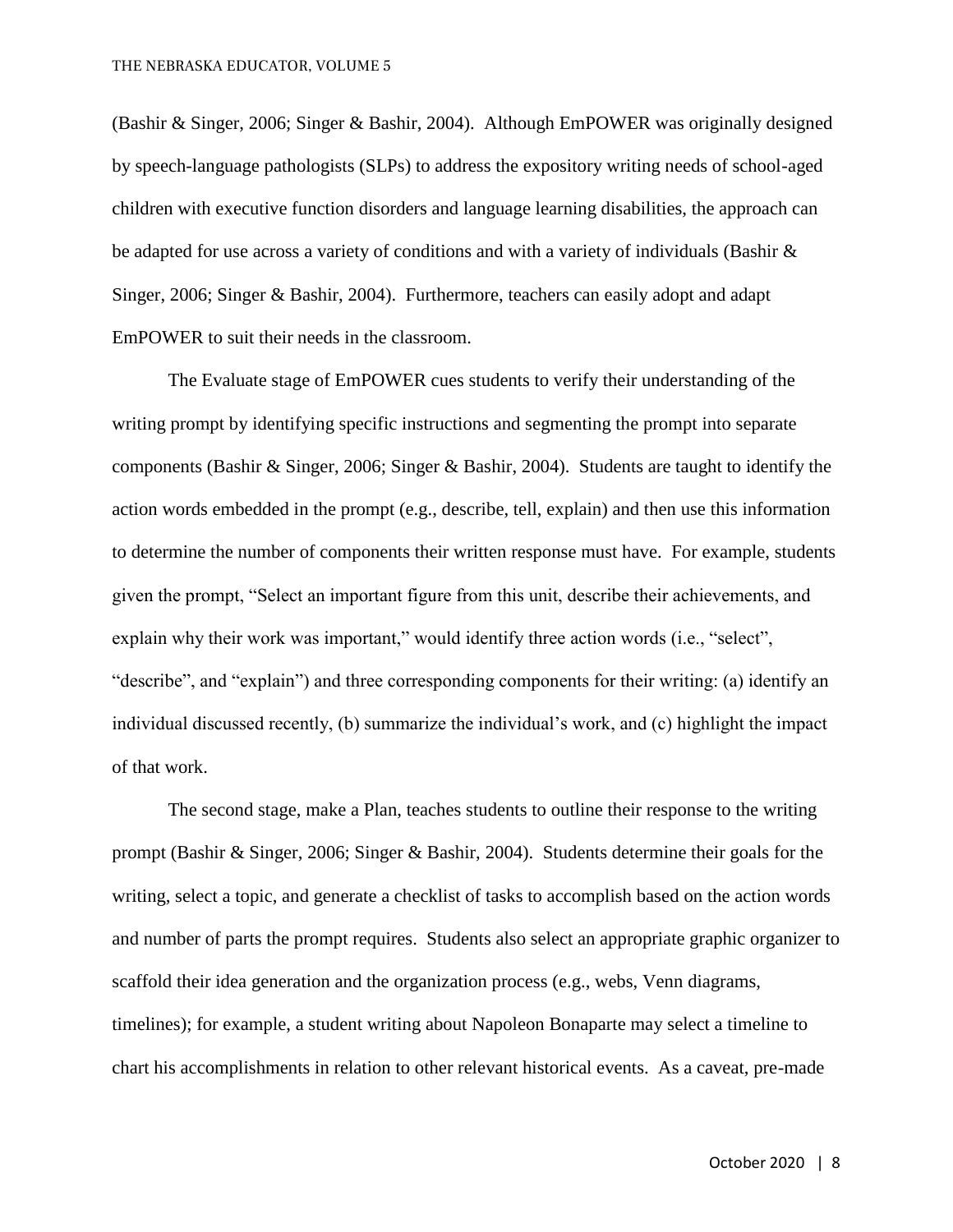#### THE NEBRASKA EDUCATOR, VOLUME 5

organizers provide a set structure that may not meet the individual needs of every student. Thus, it may be beneficial to train students to generate their own graphic organizers to ensure their ideas will not be limited by the design of pre-made organizers. At the end of the make a Plan stage, students reflect on whether they have generated enough ideas to begin mapping them using the graphic organizer or if they are missing any relevant information.

In the Organize stage of EmPOWER, students map their ideas using the selected graphic organizer and determine an appropriate sequence for presenting the information in their writing (e.g., chronological reporting of events, prioritization of topic importance; Bashir & Singer, 2006; Singer & Bashir, 2004). Students refer back to the writing prompt and their work in the previous stages to ensure they are generating relevant and sufficient ideas to achieve their writing goals. Thus, students are prompted to assess their idea generation, content organization, and whether more or less information is required. In the case of the example student writing about Napoleon Bonaparte, the student may have generated ideas and information about Bonaparte's exile during the make a Plan stage. However, when cued to refer back to the writing prompt in the Organize stage, the student may now deem the information irrelevant and discard it.

In the Work stage, students follow a basic template to transform the ideas generated in the previous stages into a connected writing (Bashir & Singer, 2006; Singer & Bashir, 2004). First, students begin composing the introductory paragraph by generating a topic sentence and identifying the associated subtopics. This paragraph clearly states the focus of the writing and previews important information presented later. In the following paragraphs, students provide details and supporting information (e.g., examples, facts) for each subtopic. The initial composition of these paragraphs may be brief (e.g., one or two sentences); however, students continue to finetune the writing by expanding on the information. Finally, the students compose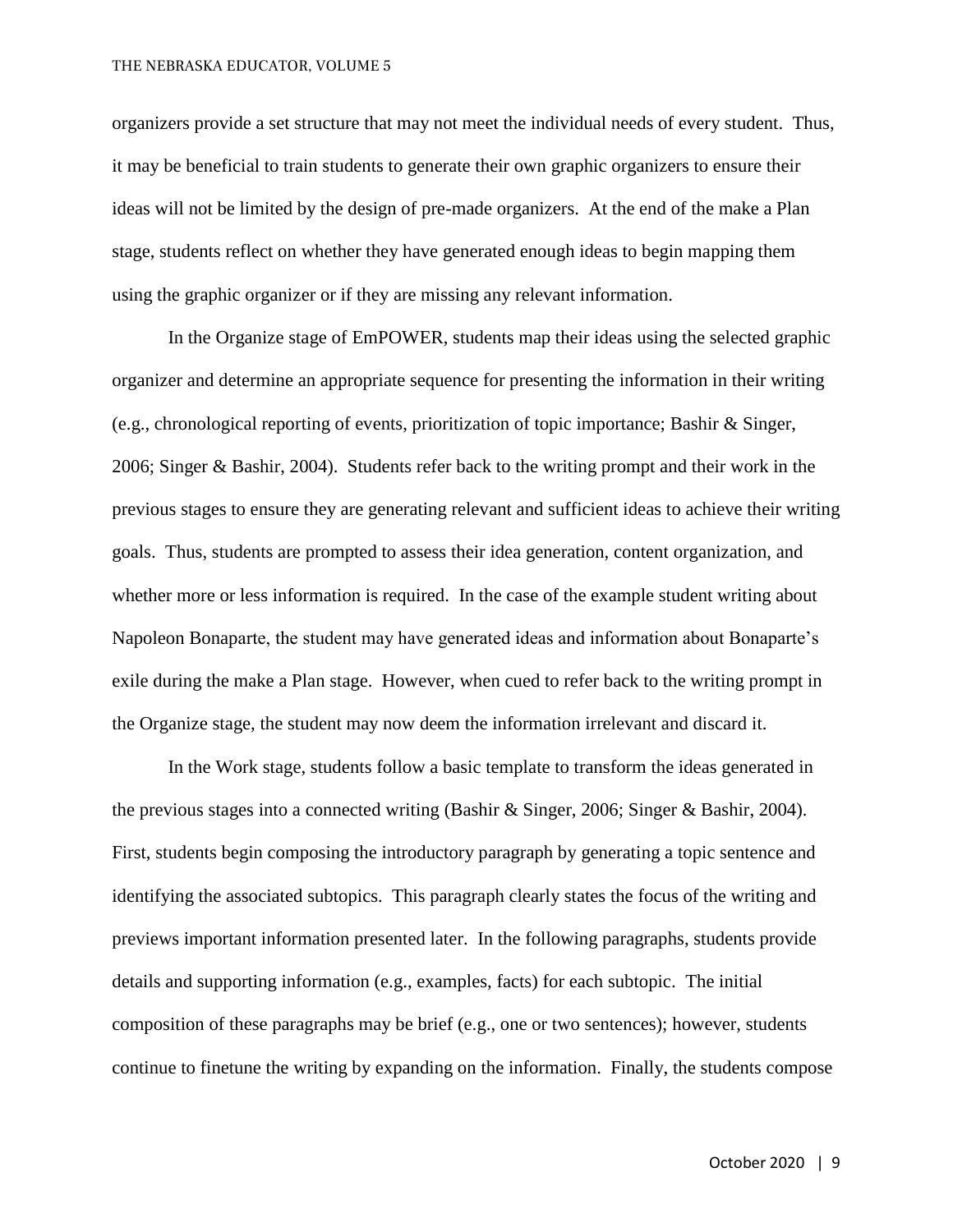the conclusion to the writing using the PSST strategy (i.e., paraphrase the topic sentence, summarize the subtopics, and leave the reader thinking or feeling).

Students then return to the Evaluate stage of EmPOWER to assess the writing they have generated using the COLA checklist (i.e., Content, Organization, Language, and Appearance; Bashir & Singer, 2006; Singer & Bashir, 2004). This checklist prompts students to determine whether their writing is relevant to the prompt, well-organized, repetitive, or contains errors (e.g., spelling, grammar). In this stage, students are also encouraged to get feedback on their writing from others (e.g., teacher, peers, parents). Students then use this feedback and the COLA checklist to Re-work their writing in the last stage of EmPOWER.

#### **Assessing EmPOWER Using a Cognitive Model of Writing**

EmPOWER was designed primarily to support the language and executive functioning mechanisms that drive the writing process in school-age children with language learning disabilities and/or executive function disorders (Bashir & Singer, 2006; Singer & Bashir, 2004). As a result, this intervention supports many of the elements included in the various cognitive models of the writing process (e.g., Graham, 2018; Hayes & Flower, 1980; Scardamalia & Bereiter, 1987). In particular, Graham's (2018) model, which represents the most recent conceptualization of the cognitive components driving the writing process, identifies multiple mechanisms that EmPOWER was designed to support. Table 1 provides an overview of the alignment between EmPOWER and the components of Graham's (2018) model.

Graham's (2018) model identifies four primary facets (i.e., long-term memory resources, control mechanisms, production processes, and modulators) of the writing process as well as multiple supporting factors for each facet. The long-term memory facet and its subcomponents (i.e., knowledge and beliefs) address the writer's beliefs and knowledge of writing, his/her role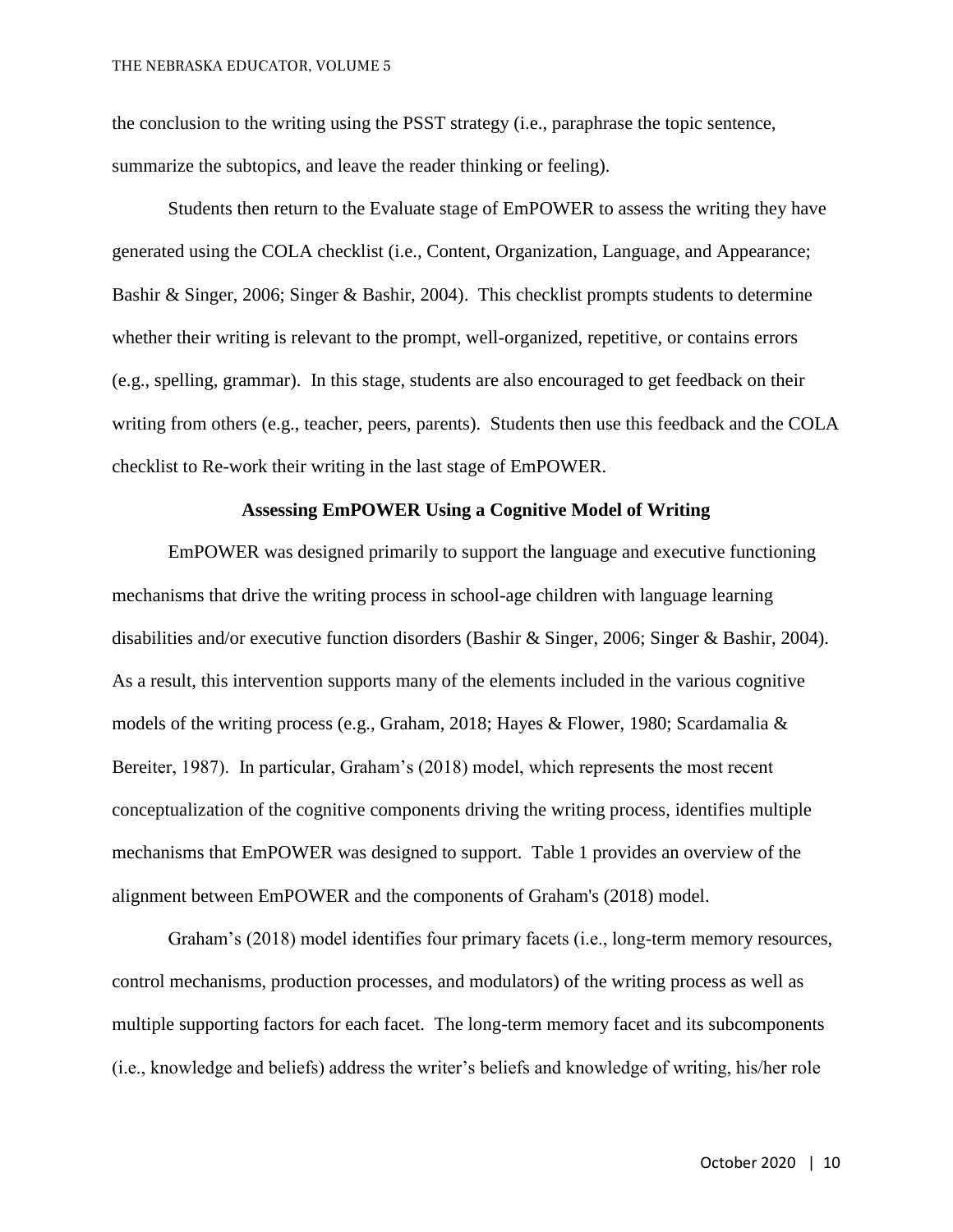as a writer, text in general, language, and other concepts as they relate to the writer's particular circumstances as well as the type and topic of writing. The control mechanisms facet and its subcomponents (i.e., working memory, attention, and several executive control factors) focus on the implementation and coordination of multiple executive functions to successfully generate a written message. The model's production processes and its subcomponents (i.e., conceptualization, ideation, translation, transcription, and reconceptualization) address the generation of ideas and the transformation of those ideas into written language. The final facet, modulators, includes factors that may impact the writing process, such as the writer's emotional state, personality, and physiological status.

Several elements of EmPOWER's structure align with Graham's (2018) cognitive model of the writing process. All of Graham's (2018) control mechanisms are addressed by EmPOWER through the use of organizers, checklists, and goal setting strategies. These strategies support students' attention to the writing task, comprehension of the instructions for completing the task, and working memory to track both the instructions and the ideas generated in response to the prompt (Bashir & Singer, 2006; Singer & Bashir, 2004). EmPOWER's make a Plan stage directly supports Graham's (2018) planning factor for writing through direct cuing and additional supports such as templates and graphic organizers (Bashir & Singer, 2006; Singer & Bashir, 2004). Similar to the monitoring and react components of Graham's (2018) model, students using the EmPOWER approach monitor their writing to some degree throughout their engagement in all six stages, but especially during the second Evaluate stage (e.g., referring back to their writing goals, revising their written work; Bashir & Singer, 2006; Singer & Bashir, 2004).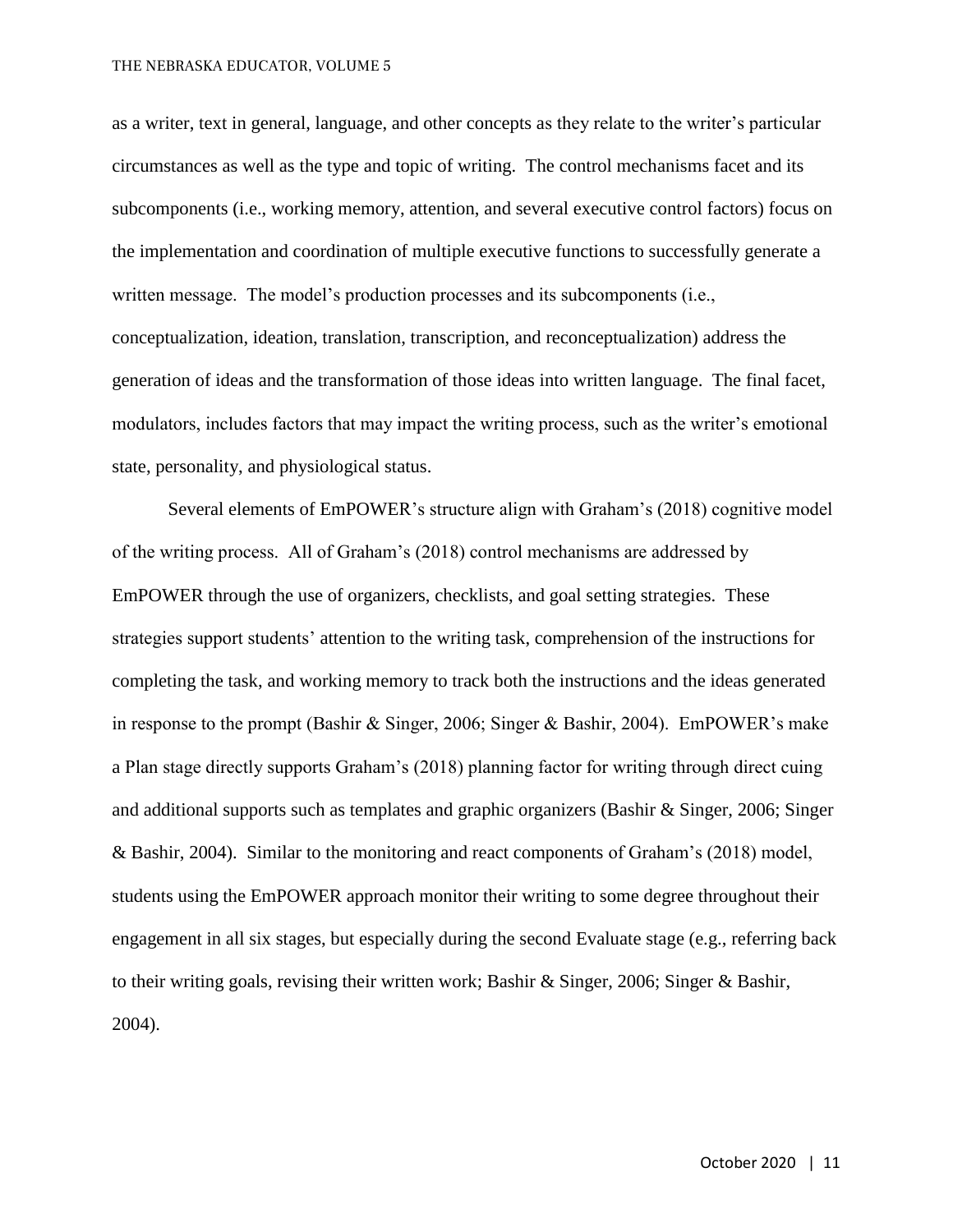EmPOWER addresses Graham's (2018) production processes in a similar manner. The conceptualization component (Graham, 2018) for comprehending the writing task is captured by EmPOWER's first Evaluate stage, which tasks students with analyzing the writing prompt (Bashir & Singer, 2006; Singer & Bashir, 2004). EmPOWER's make a Plan phase aligns with Graham's (2018) ideation component by directing students to plot their approach to writing through a series of pre-writing tasks (e.g., selecting a graphic organizer for generating ideas, completing a template; Bashir & Singer, 2006; Singer & Bashir, 2004). Translation and transcription (Graham, 2018) are addressed through a combination of EmPOWER's make a Plan, Organize, and Work phases (Bashir & Singer, 2006; Singer & Bashir, 2004). Students' ideas are generated and initially transformed into written language as brief notes or sentences in an organizer and then expanded upon as part of a template. Students further transform their ideas into more formal and connected writings (Graham, 2018) during the Work stage. The writing is then analyzed and, if necessary, reconceptualized during the last stages of EmPOWER (i.e., the second Evaluate stage and Re-work phase; Bashir & Singer, 2006; Singer & Bashir, 2004).

The long-term memory resources discussed by Graham (2018) are also addressed in part by EmPOWER. The first Evaluate stage specifically teaches students strategies for analyzing the writing prompt and the later stages train students to evaluate their own writing by reading what they have generated and determining if adjustments are needed (Bashir & Singer, 2006; Singer & Bashir, 2004). Thus, these aspects of EmPOWER address several factors of the reading components of knowledge described by Graham (2018). Likewise, EmPOWER supports several elements of writing knowledge (Graham, 2018) by training students to proceed through a series of steps (e.g., plan, organize, use templates and graphic organizers) that support the generation of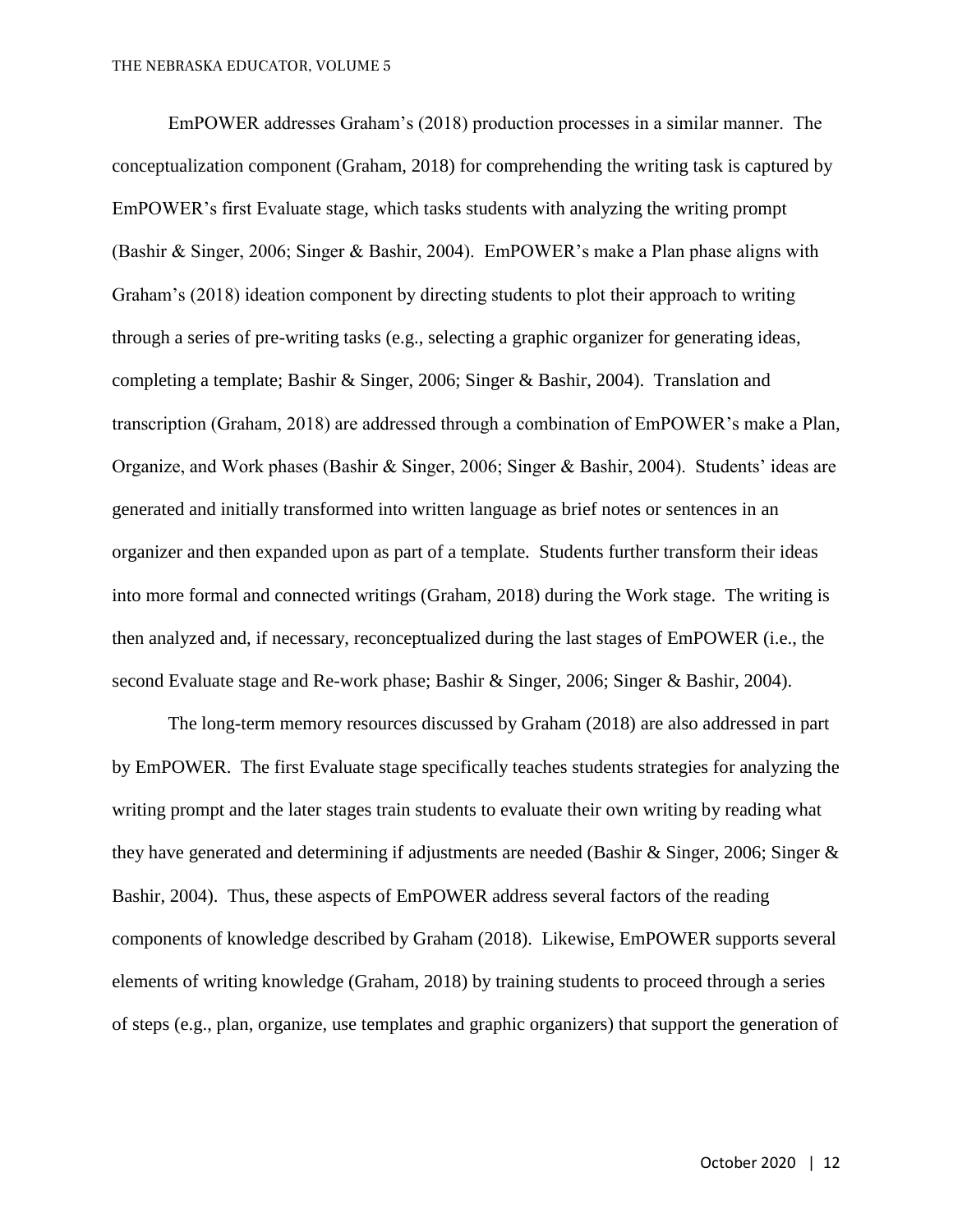incrementally longer sentences for their final written product (Bashir & Singer, 2006; Singer & Bashir, 2004).

There are aspects of Graham's (2018) cognitive model for writing that are only partially supported or are not supported at all by EmPOWER (Bashir & Singer, 2006; Singer & Bashir, 2004). Specifically reading and writing knowledge (Graham, 2018) are partially supported by EmPOWER; knowledge about reading sources for relevant information, transcription skills (e.g., spelling, keyboarding, handwriting), and the intended audience for the writing are not addressed. EmPOWER also does not address other aspects of knowledge (e.g., oral language knowledge, multiple language knowledge, and listening language knowledge), the belief component of the long-term memory facet, or the potential modulators for writing (Graham, 2018).

Overall, the EmPOWER intervention addresses many of the components identified in Graham's (2018) cognitive model; however, key components are not addressed or are only partially accounted for (Bashir & Singer, 2006; Singer & Bashir, 2004). The model's control mechanisms and production processes are fully supported by a variety of EmPOWER's stages and strategies but the knowledge subcomponent of Graham's (2018) long-term memory resources is only partially addressed. Thus, EmPOWER provides a great deal of support for the executive functioning mechanisms that underlie the writing process but only partial support for writing's language components (Bashir & Singer, 2006; Singer & Bashir, 2004). EmPOWER does not address any of the modulators or the belief subcomponent of the long-term memory resources described by Graham (2018), which further supports the conclusion that EmPOWER is an executive functioning-based intervention that also supports some language components. However, many of these components can be embedded during direct instruction to meet the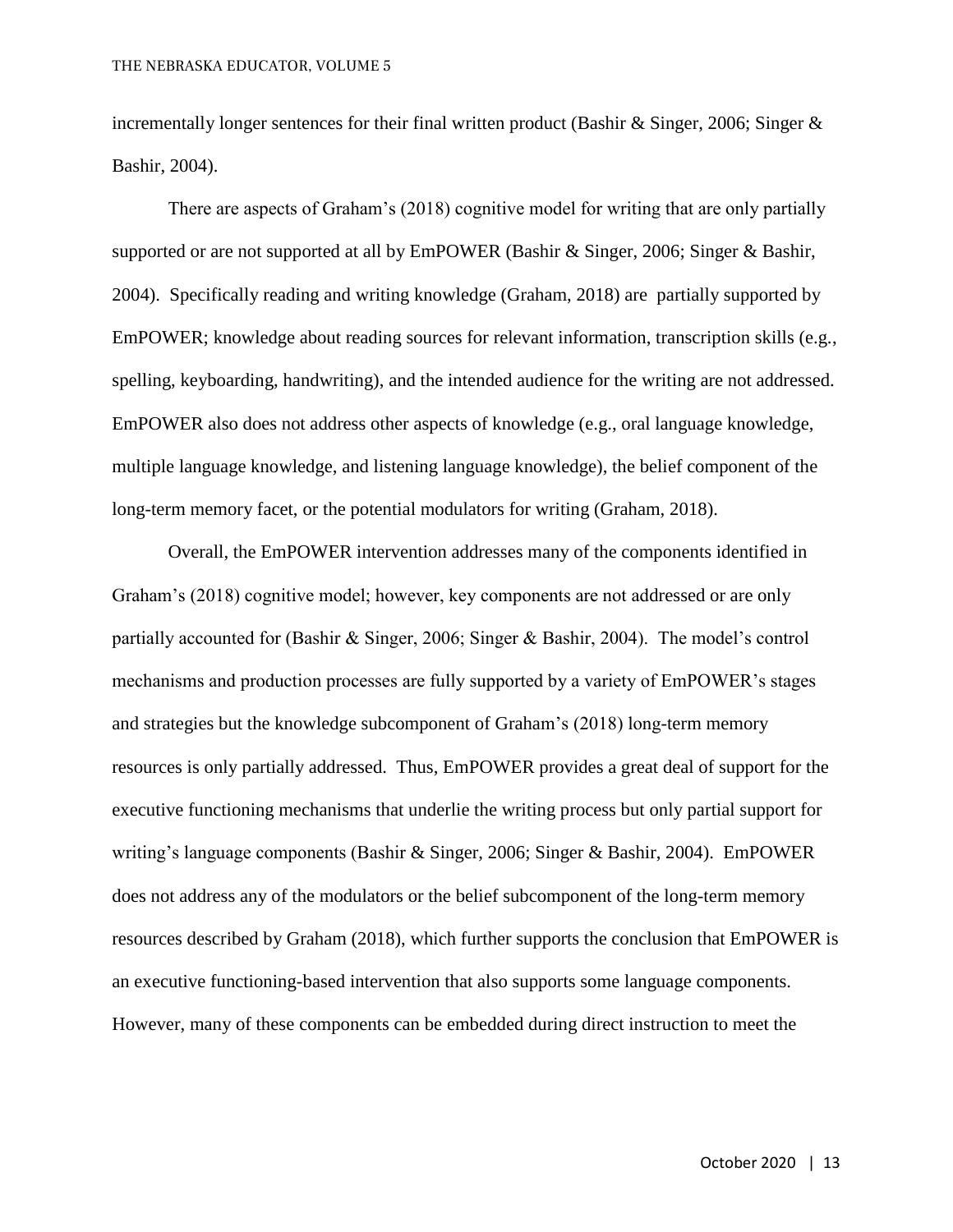needs of individual students and EmPOWER can be further adapted for use with writers of all ages and abilities.

#### **Adapting EmPOWER for People with Aphasia**

EmPOWER was originally designed to support the expository writing endeavors of school-age children with language learning and/or executive functioning disabilities (Bashir  $\&$ Singer, 2006; Singer & Bashir, 2004). However, this approach can be modified to support several genres of writing (e.g., narrative, persuasive) as well as individuals older than school-age children who may have similar language and executive functioning difficulties. For instance, people with aphasia who experience language-based writing difficulties may benefit from an adaptation of the EmPOWER approach.

Several modifications are required for the EmPOWER approach to better address the needs of people with aphasia. Because aphasia is a language-specific disorder, executive functioning remains relatively intact.. Hence, implementing the EmPOWER approach with this population necessitates a greater emphasis on including supports for language. Adapting the reading level of text provided to people with aphasia to include simple sentences that are less taxing to decode and comprehend is one such support. Likewise, including meaningful pictures in addition to text can further support comprehension of the writing task. Training people with aphasia to implement strategies to support word finding difficulties (e.g., semantic feature analysis, circumlocution) provide people with aphasia with a means of self-talk to support language-related difficulties that may impact written expression. These language supports are adaptations that will increase the potency of implementing EmPOWER with people with aphasia.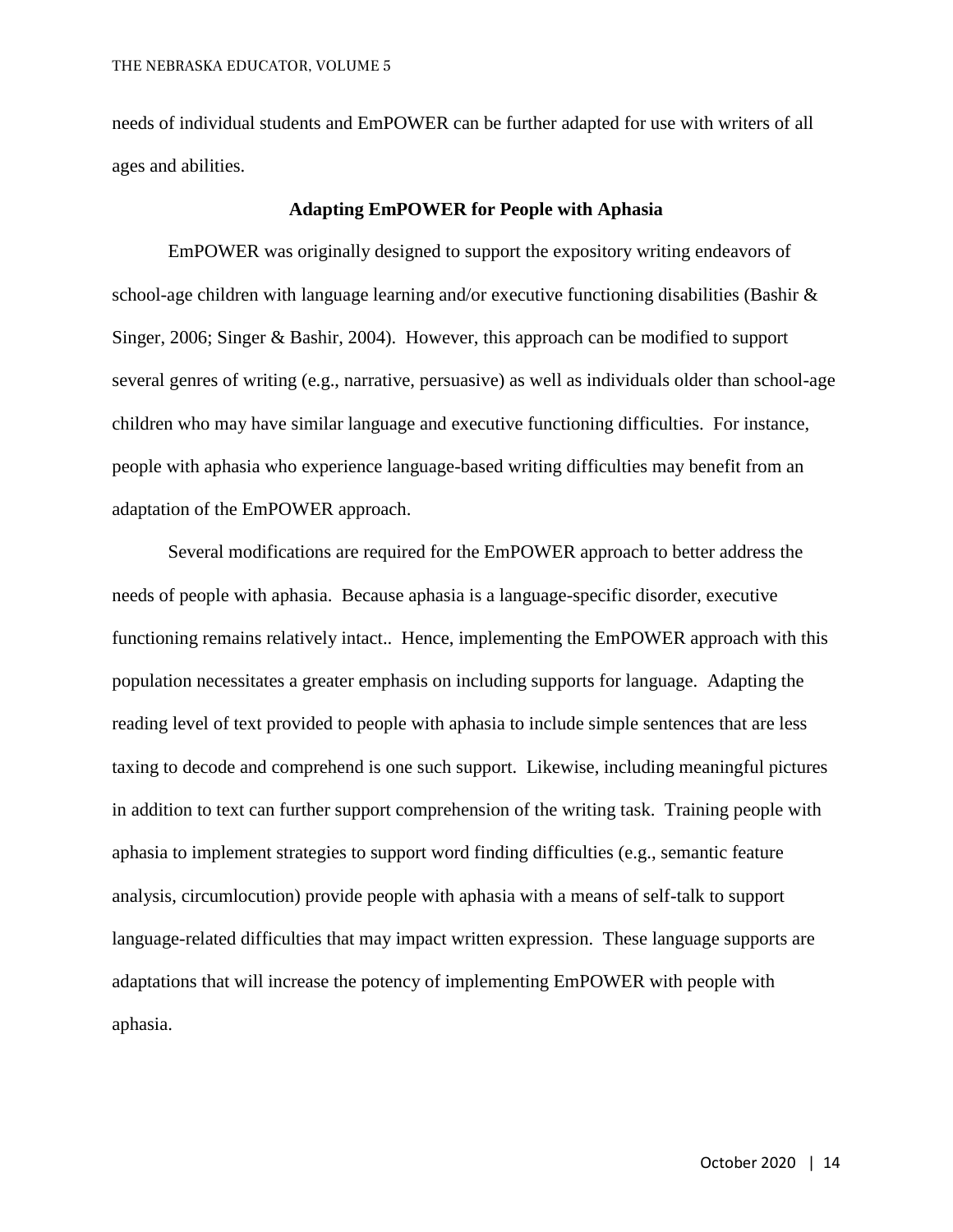Incorporating training in the use of technology to write would also strengthen EmPOWER and is a well-documented recommendation for writing instruction (e.g., Graham et al., 2016; Graham et al., 2012; Graham, Harris, & Chambers, 2016). Using a word processing program can support the production process of writing by clearly displaying the text, thus eliminating concerns about the legibility of the handwriting while simultaneously making the written message easier to edit. Additionally, most word processors provide features such as spelling and grammar checkers, a thesaurus, and text-to-speech capabilities that further support the writing process. Spelling and grammar checkers highlight writing units to indicate errors such as misspellings, incorrect word or punctuation choice, and repetitions of the previous word that people with aphasia may not attend to when writing by hand. Access to the word processor's thesaurus and an online dictionary can combat word choice and word retrieval difficulties by allowing people with aphasia to (a) verify word meanings and (b) look up words similar to the word they are unable to retrieve and peruse synonyms for the intended word. The text-to-speech feature would allow people with aphasia to listen to their written message aloud and potentially recognize errors in the message that they would be unable to recognize when reading their messages. Such use of the text-to-speech feature would also allow people with aphasia to identify errors that the spelling and grammar checker failed to identify.

The technological supports described above are readily available as part of most word processing programs or access to the Internet. Less readily available programs, such as word prediction software and speech-to-text features, can also support the language difficulties of people with aphasia. Word prediction programs provide a list of suggested words to continue the writing process after it is initiated, which may reduce the cognitive load associated with idea generation and word retrieval during online message composition. Speech-to-text programs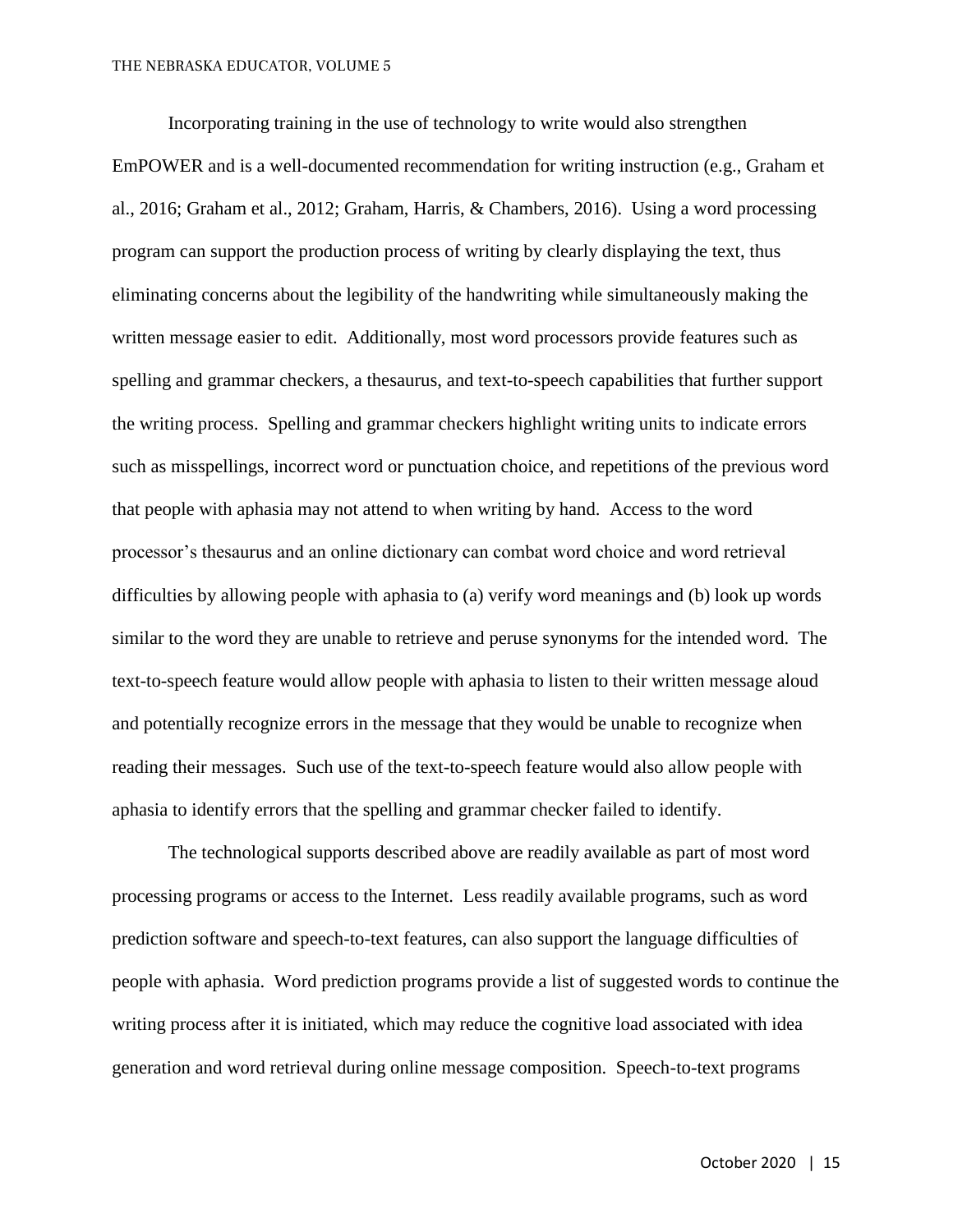allow an individual to dictate their intended message, which may reduce the cognitive load associated with dividing attention between composing and transcribing the message.

A final adaptation of EmPOWER for use with people with aphasia is to focus on functional writing tasks. EmPOWER was designed to support the expository writing of schoolage children in response to a specific writing prompt. As people with aphasia tend to be adults, this form of writing is not the most functional or appropriate focus for a writing intervention aimed at this population. Instead, EmPOWER can be adapted for use with composing emails, text messages, letters, or work documentation as appropriate to each individual. These types of writings do not typically have explicitly stated goals or directions for the writing, which would necessitate the adjustment of EmPOWER's first stage (i.e., evaluate the writing prompt) to include strategies for determining the implied purpose of the writing (e.g., answering questions posed in an email or text from an acquaintance, filling out work reports on a specific topic). However, the bulk of the EmPOWER approach would not require adjustment beyond streamlining the process as individuals increase in their level of mastery for the six stages to transform the original lengthy EmPOWER approach into a more efficient process.

For example, a person with aphasia who doesn't struggle with planning and organizing his/her writing may not need to include these stages in his/her writing process. Thus, instead of following the EmPOWER approach step-by-step, this individual would be able to shorten the process to include the initial evaluate stage, work stage, second evaluate stage, and the re-work stage. This simplified version of EmPOWER would provide the person with aphasia with the support and strategies necessary to compensate for language impairments affecting comprehension and expression skills but would not require the person to engage in the Planning and Organizing stages.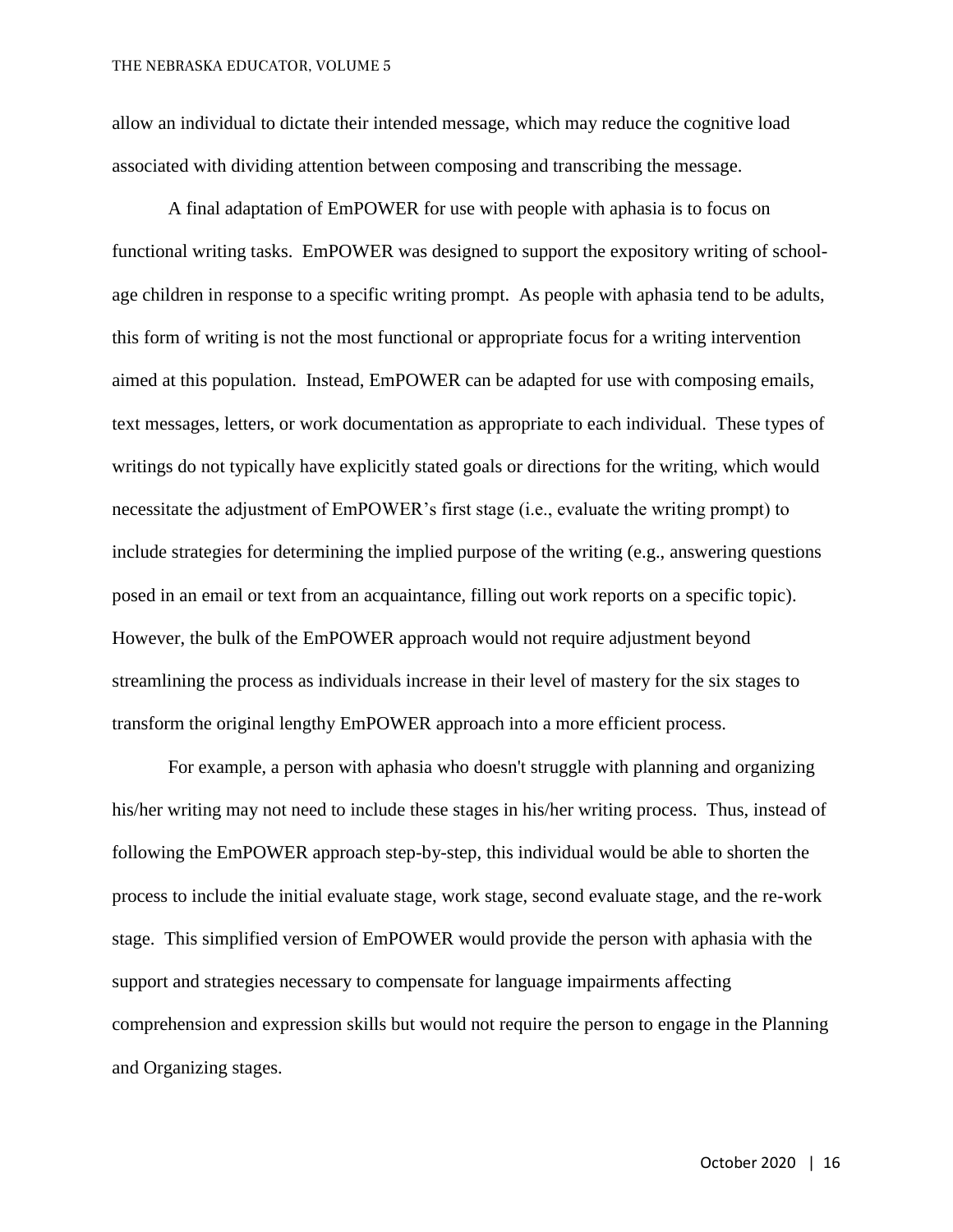#### **Conclusion**

EmPOWER is a self-regulation intervention aimed at improving the expository writing of school-age children with language learning and executive functioning disabilities (Bashir & Singer, 2006; Singer & Bashir, 2004). This intervention focuses heavily on supporting the executive functioning mechanisms driving the writing process through scaffolded instruction in the application of six writing stages (i.e., Evaluate, make a Plan, Organize, Work, Evaluate, and Re-work) and multiple supporting strategies (e.g., using a graphic organizer, expanding on a template). EmPOWER aligns with many of the cognitive writing mechanisms (i.e., control mechanisms, production processes, and certain knowledge-based long-term memory resources) identified by the most recent conceptualization of the writing process (Graham, 2018), which makes EmPOWER an appealing and theory-guided writing intervention. This analysis specifically focused on how EmPOWER can be adapted for use with people with aphasia; however, EmPOWER can be similarly modified by SLPs and teachers for use with a wide range of ages and abilities.

There is a degree of misalignment between EmPOWER and Graham's model (2018), however, that requires exploration. First, Graham's (2018) model represents the writing process in its cognitive entirety. It contains all of the cognitive components that direct and influence a writer, but these components exert differing levels of influence on writers based on factors such as age, experience, and other individual differences. Second, as EmPOWER was initially designed for use with developing writers, aspects of the misalignment to Graham's (2018) model may be attributed to differing perspectives between a model for writers in general compared to an intervention targeting school-age children.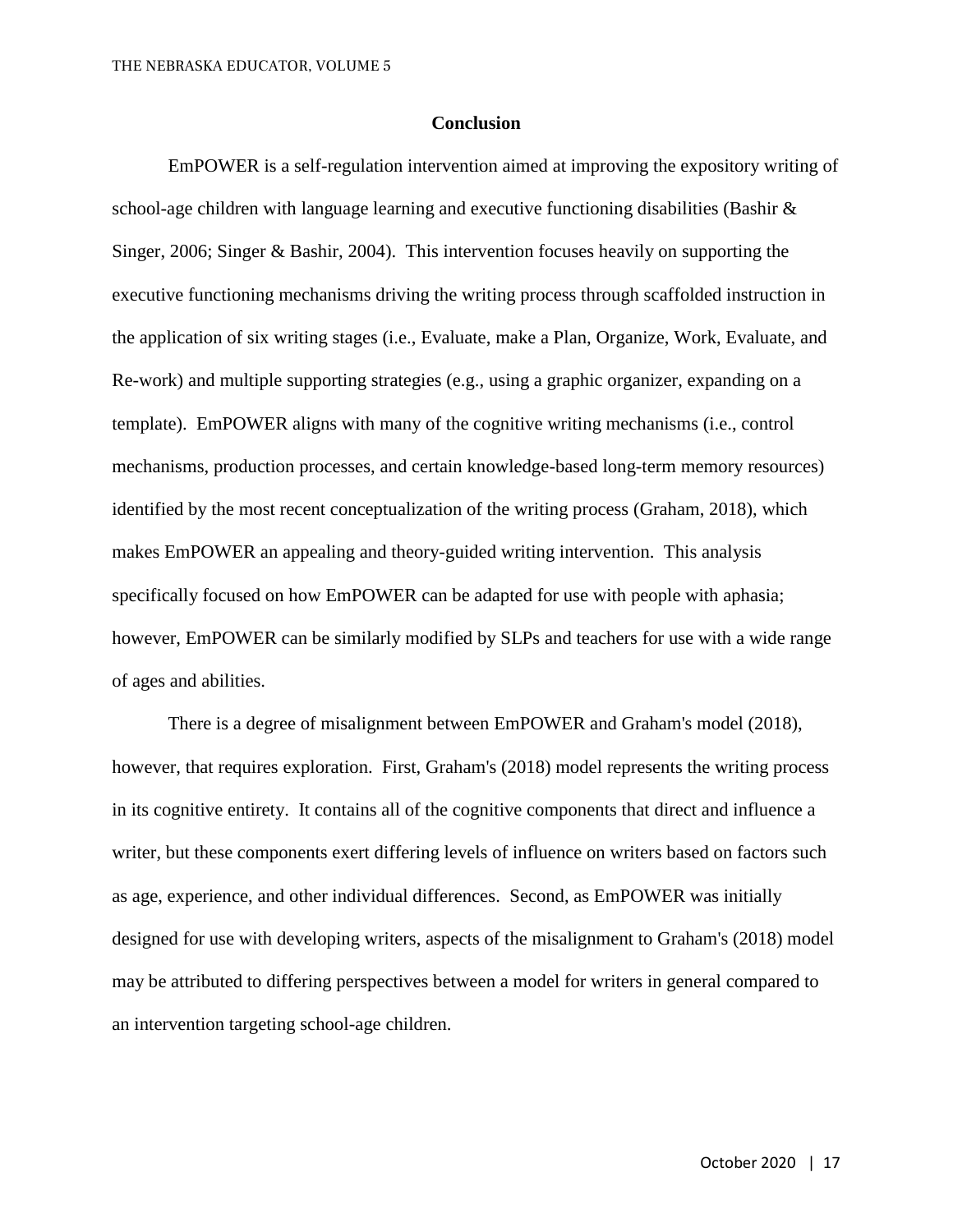Third, differing perspectives between fields of study may also contribute to the misalignment between EmPOWER and Graham's (2018) model in that the field of speechlanguage pathology views language as a more complex and nuanced skill involved in written expression than researchers in the education and special education fields. Graham's (2018) model, along with many of the other writing models developed by education and special education researchers, focuses primarily on cognitive skills and devotes less attention to linguistic skills. Writing models developed by SLPs that explore the more detailed role language plays in written expression do exist (e.g., Bashir & Singer, 2006), however, these models are less well-known than the models developed by researchers in the education and special education fields. Thus, future research on writing may benefit from the collaboration of researchers in the fields of education, special education, and speech-language pathology to develop a writing model that includes both cognitive and linguistic skills to better guide writing instruction and intervention.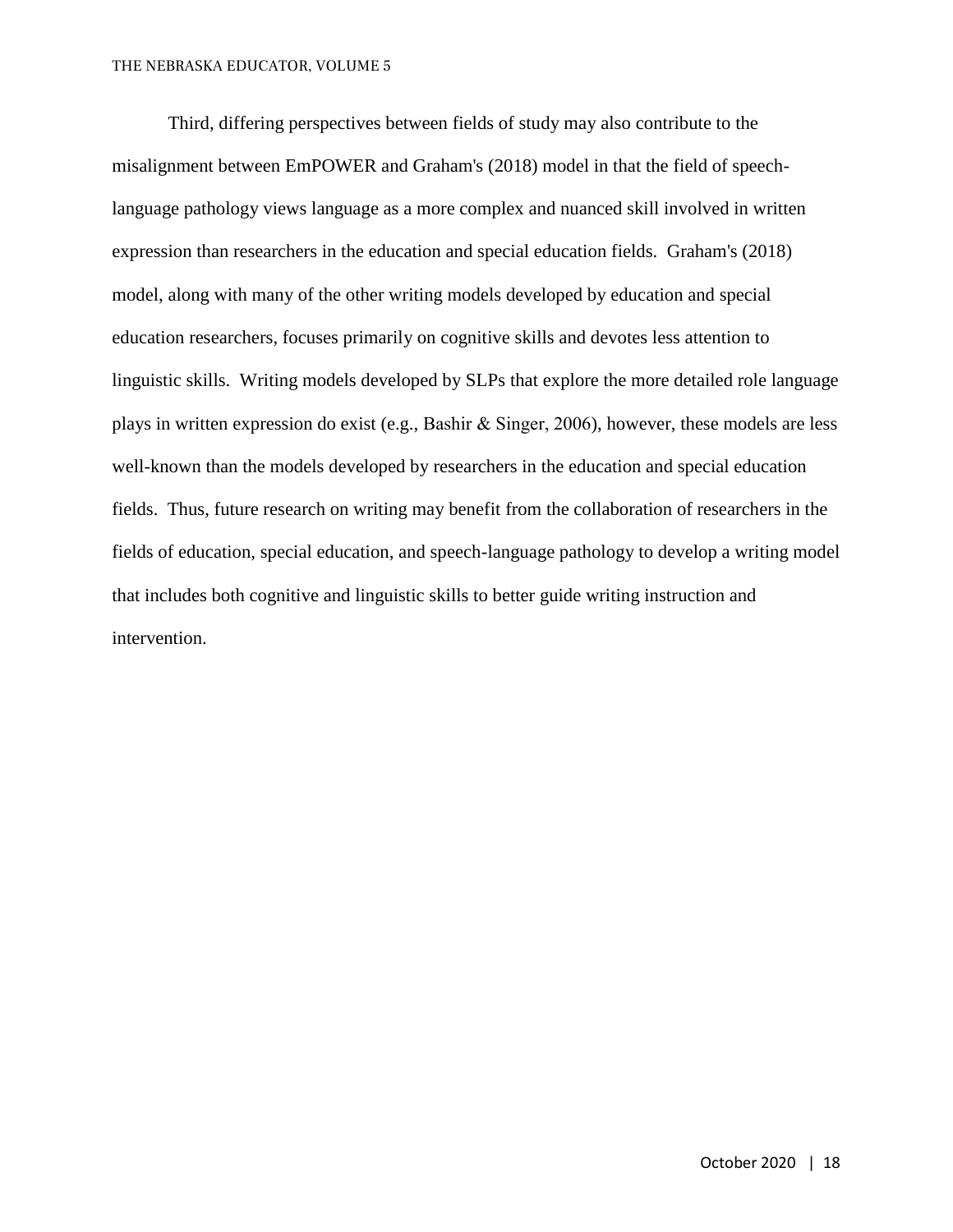### **Acknowledgements**

The author wishes to acknowledge the supportive feedback from Dr. Karen Hux and Dr. Michael Hebert in the composition of this manuscript.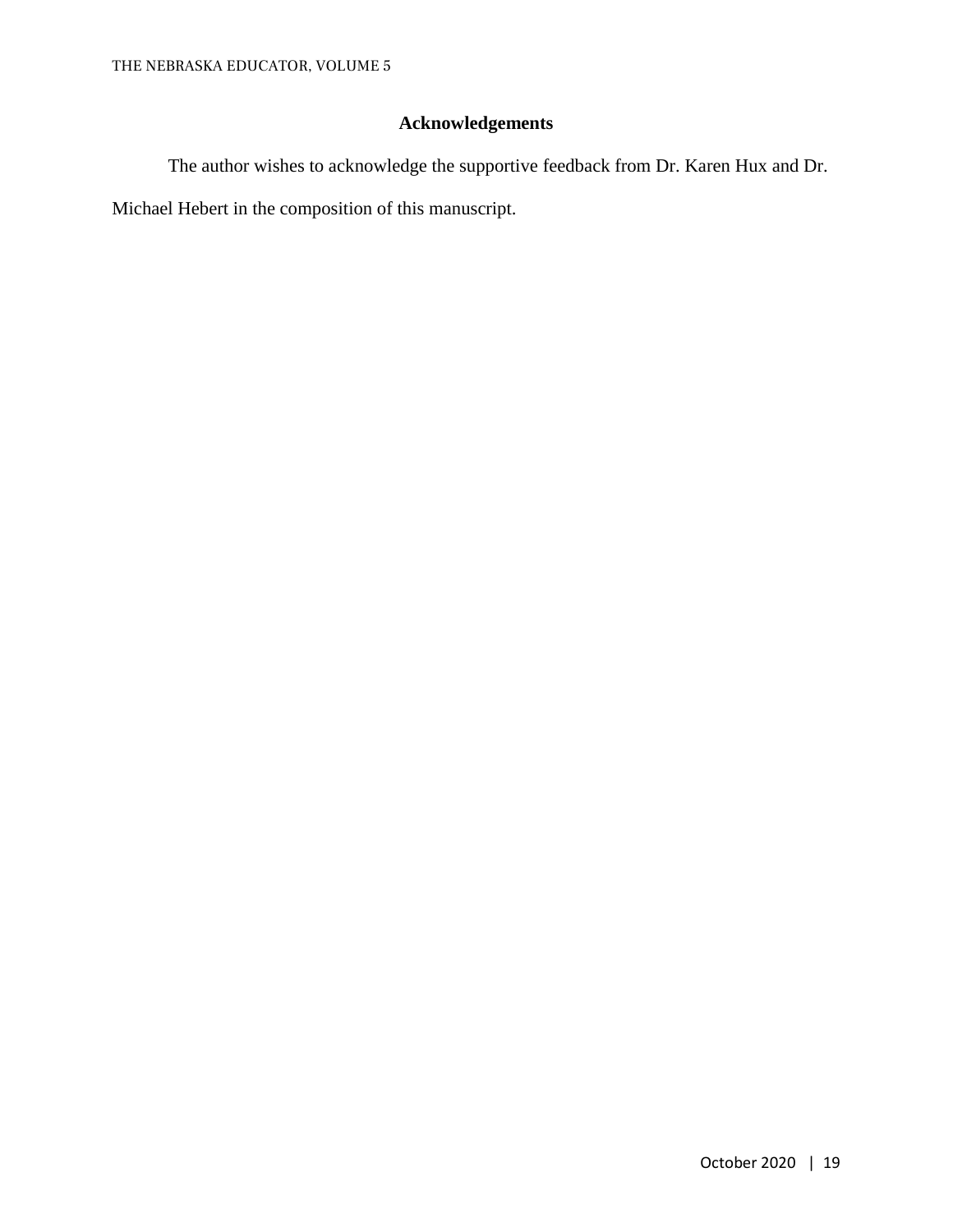#### **References**

- Bashir, A. S. & Singer, B. D. (2006). Assisting students in becoming self-regulated writers. In T. Ukrainetz (Ed.), *Contextualized language intervention: Scaffolding PreK – 12 literacy achievement* (pp. 565-598). Greenville, SC: Thinking Publications.
- Dinnes, C. & Hux, K. (2018). A multicomponent writing intervention for a college student with mild brain injury*. Communication Disorders Quarterly, 39*(4), 490- 500. [doi.org/10.1177/1525740117716416](about:blank)
- Dinnes, C., Hux, K., Holmen, M., Martens, A., & Smith, M. (2018). *Writing changes and perceptions after traumatic brain injury: "Oh, by the way, I can't write."* Manuscript submitted for publication.
- Englert, C. S., Raphael, T. E., Anderson, L. M., Anthony, H. M., Fear, K. L., & Gregg, S. L. (1988). A case for writing intervention: Strategies for writing informational text. *Learning Disabilities Focus, 3*(2), 98-113.
- Graham, S. (2018). A writer(s) within community model of writing. In C. Bazerman, V. Berninger, D. Brandt, S. Graham, J. Langer, S. Murphy, P. Matsuda, D. Rowe, & M. Schleppegrell, (Eds.), *The lifespan development of writing*. Urbana, IL: National Council of English.
- Graham, S., & Perin, D. (2007a). A meta-analysis of writing instruction for adolescent students. *Journal of Educational Psychology*, *99*, 445-476. doi: 10.1037/0022- 0663.99.3.445

Graham, S., & Perin, D. (2007b). *Writing next: Effective strategies to improve writing*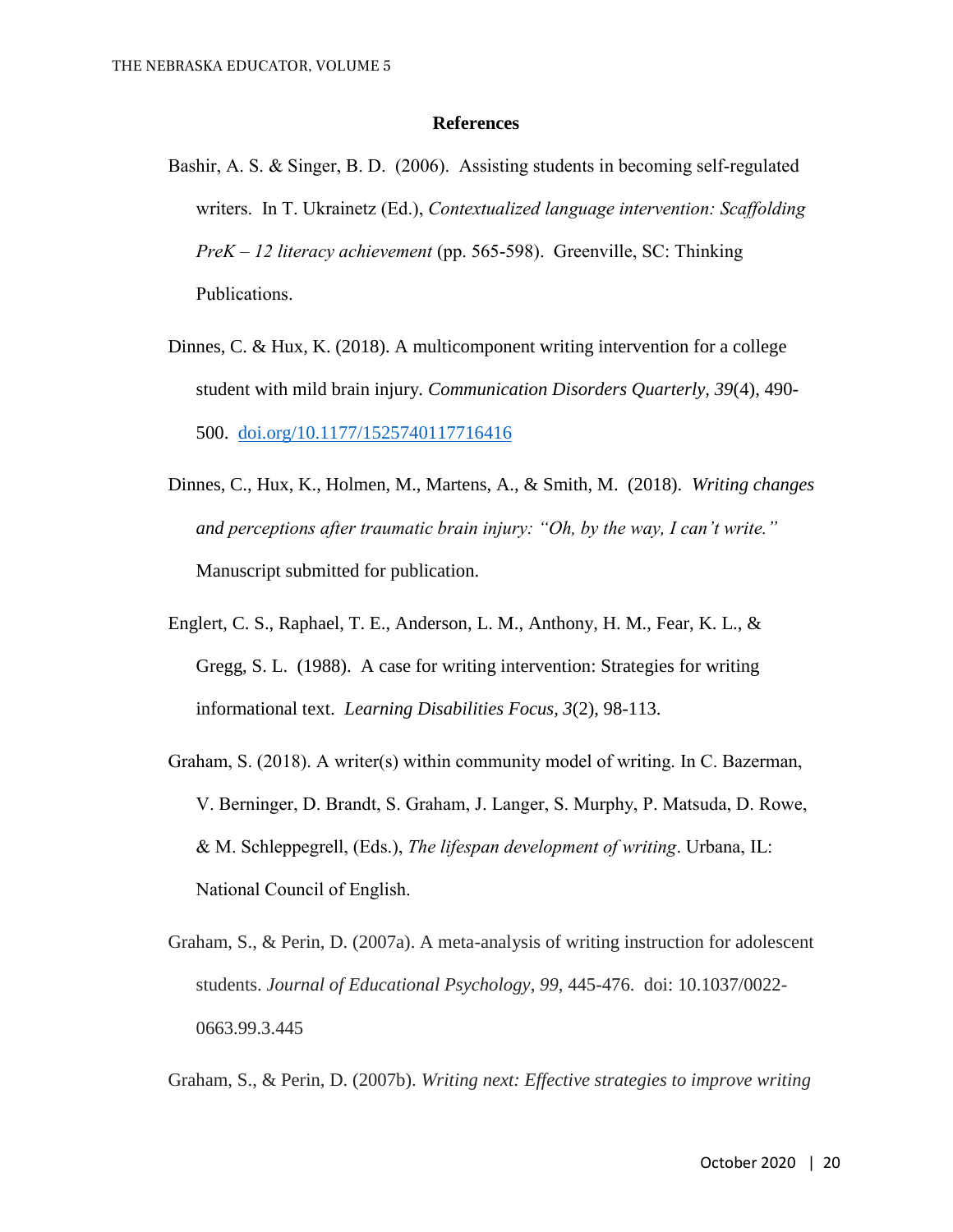*of adolescents in middle and high schools.* New York, New York: Carnegie Corporation.

Graham, S., Bollinger, A., Booth Olson, C., D'Aoust, C., MacArthur, C., McCutchen, D., & Olinghouse, N. (2012). Teaching elementary school students to be effective writers: A practice guide (NCEE 2012- 4058). Washington, DC: National Center for Education Evaluation and Regional Assistance, Institute of Education Sciences, U.S. Department of Education. Retrieved from:

[https://ies.ed.gov/ncee/wwc/Docs/PracticeGuide/writing\\_pg\\_062612.pdf](about:blank)

Graham, S., Bruch, J., Fitzgerald, J., Friedrich, L., Furgeson, J., Greene, K., Kim, J., Lyskawa, J., Olson, C.B., & Smither Wulsin, C. (2016). Teaching secondary students to write effectively (NCEE 2017-4002). Washington, DC: National Center for Education Evaluation and Regional Assistance (NCEE), Institute of Education Sciences, U.S. Department of Education. Retrieved from the NCEE website:

[https://ies.ed.gov/ncee/wwc/Docs/PracticeGuide/wwc\\_secondary\\_writing\\_110116.](about:blank) [pdf](about:blank)

- Graham, S., Harris, K. R., & Chambers, A. B. (2016). Evidence-based practice and writing instruction: A review of reviews. In C. MacArthur, S. Graham, & J. Fitzgerald (Eds.), *Handbook of writing research, 2nd edition* (pp. 211-226). New York: Guilford Press.
- Graham, S., Harris, K. R., & Santangelo, T. (2015). Research-based writing practices and the common core: Meta-analysis and meta-synthesis. *The Elementary School Journal*, *115*(4), 498-522.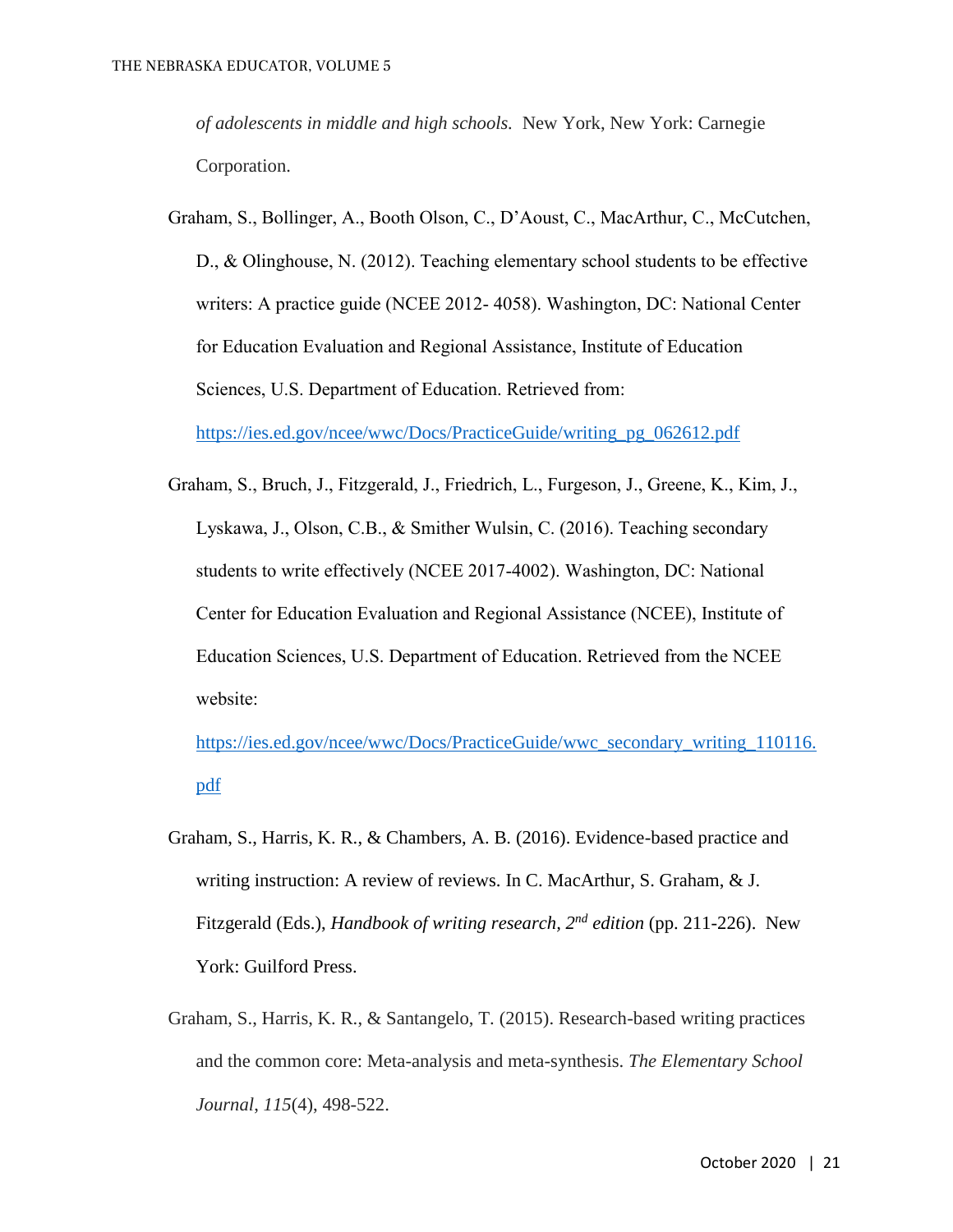- Harris, K. R., Graham, S., & Mason, L. H. (2003). Self-regulated strategy development in the classroom: Part of a balanced approach to writing instruction for students with disabilities. *Focus on Exceptional Children*, *35*(7), 1.
- Hayes, J. R., & Flower, L. S. (1980). Identifying the organization of writing processes. In L. W. Gregg & E. R. Steinberg (Eds.), *Cognitive processes in writing* (pp. 3-30). Hillsdale NJ: Erlbaum & Associates.
- Kellogg, R. T. (1996). A model of working memory in writing. In C. M. Levy  $& S.$ Ransdell (Eds.), *The science of writing: Theories, methods, individual differences, and applications* (pp. 57-71). Mahwah, NJ: Erlbaum.
- Ledbetter, A. K., Sohlberg, M. M., Fickas, S. F., Horney, M. A., & McIntosh, K. (2017). Evaluation of a computer-based prompting intervention to improve essay writing in undergraduates with cognitive impairment after acquired brain injury. *Neuropsychological Rehabilitation*, 1-30.
- Mason, L. H., & Graham, S. (2008). Writing instruction for adolescents with learning disabilities: Programs of intervention research. *Learning Disabilities Research & Practice*, *23*, 103-112.
- National Commission on Writing (April, 2003). *The neglected "R": The need for a writing revolution.* New York: College Board. Retrieved from [http://www.collegeboard.com/prod\\_downloads/writingcom/neglectedr.pdf](about:blank)
- National Commission on Writing (May, 2006). *Writing and school reform*. New York: College Board. Retrieved from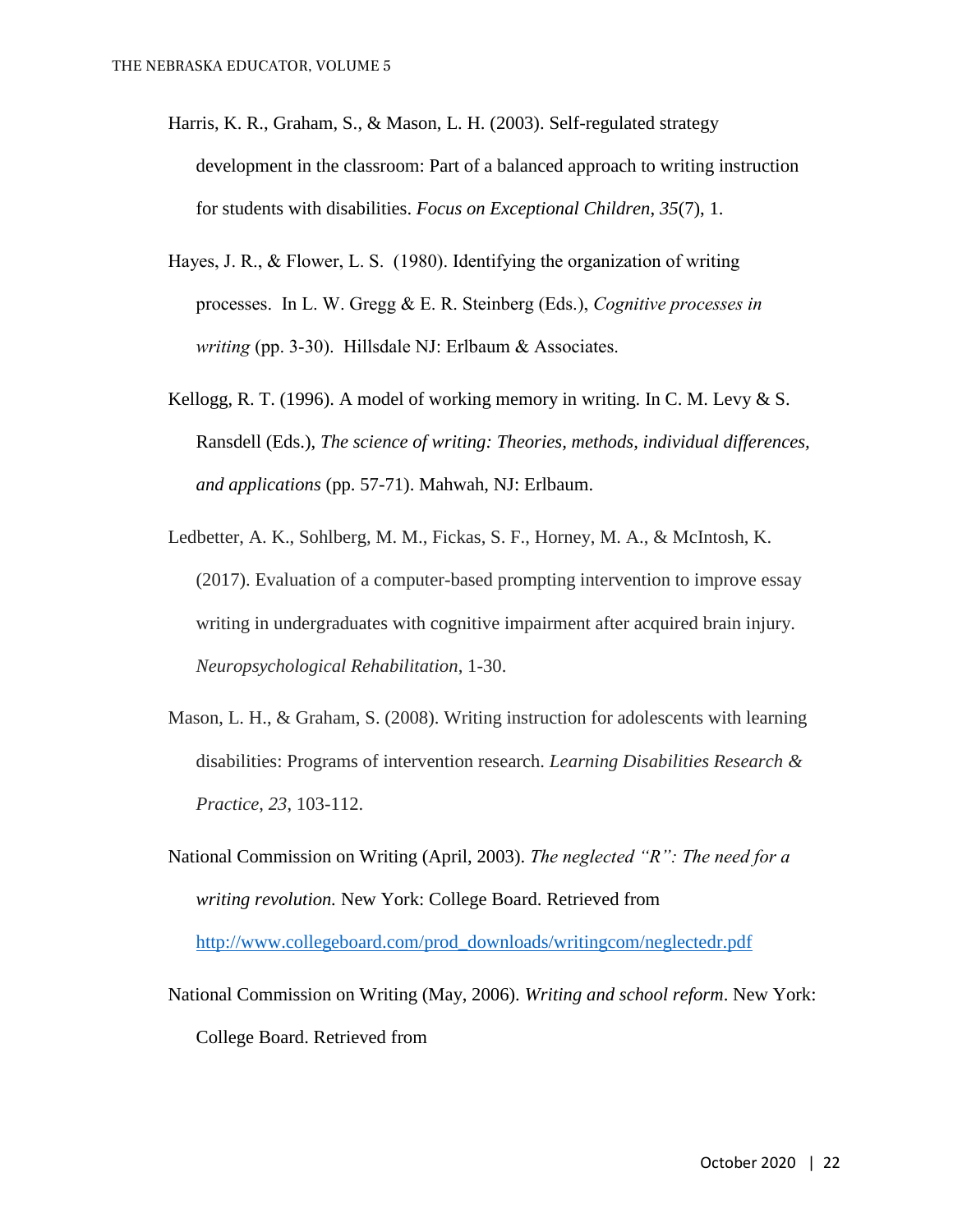[http://www.collegeboard.com/prod\\_downloads/writingcom/writing-school-reform](about:blank)[natl-comm-writing.pdf](about:blank)

- Scardamalia, M., & Bereiter, C. (1987). Knowledge telling and knowledge transforming in written composition. In S. Rosenberg (Ed.), *Advances in applied psycholinguistics: Reading, writing, and language learning* (vol. 2, pp. 142-175). New York: Cambridge University Press.
- Singer, B. D. & Bashir, A. S. (2004). EmPOWER: A strategy for teaching students with language learning disabilities how to write expository text. In E. R. Silliman & L. Wilkinson (Eds.), *Language and literacy learning* (pp. 239-272). New York: Guilford.
- Zimmerman, B., & Reisemberg, R. (1997). Becoming a self-regulated writer: A social cognitive perspective. *Contemporary Educational Psychology, 22*, 73-101.